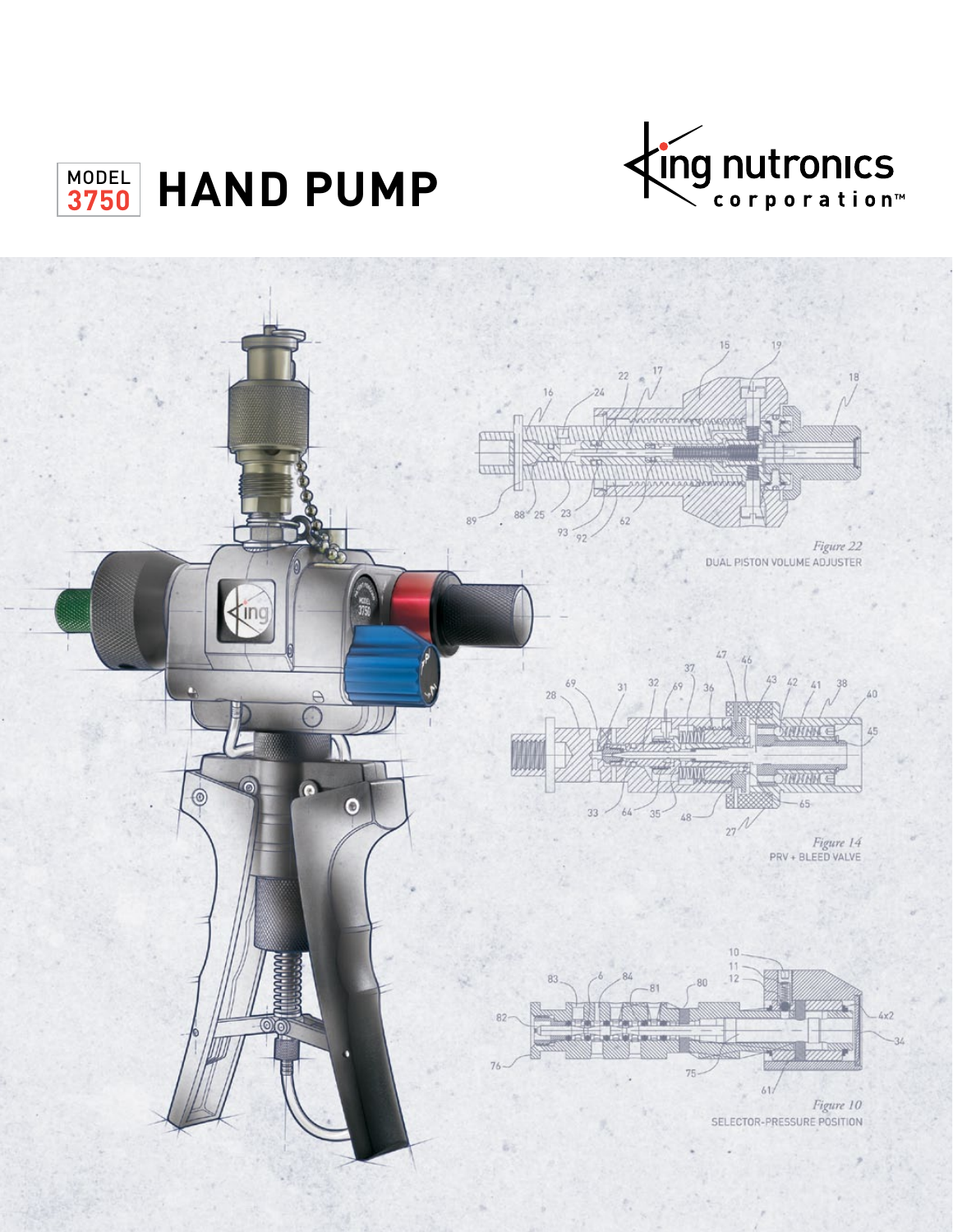

# **INTRODUCING THE MOST ADVANCED, MULTI-FUNCTION HAND PUMP IN THE MARKET TODAY.**

| <b>TESTED UNDER</b><br><b>EXTREME CONDITIONS</b> | The Model 3750 is engineered to perform - even in the harshest<br>environments. Constructed with stainless steel and advanced<br>corrosion protection on all wetted components, rugged impact<br>resistant controls, and wear resistant seals and control surfaces,<br>the Model 3750 is purpose-built for all of your real world applications.<br>In fact, the Model 3750 is the U.S. Navy's hand pump of choice for<br>shipboard calibration on all of its ships and submarines. |
|--------------------------------------------------|------------------------------------------------------------------------------------------------------------------------------------------------------------------------------------------------------------------------------------------------------------------------------------------------------------------------------------------------------------------------------------------------------------------------------------------------------------------------------------|
| <b>A PORTABLE</b><br><b>SOLUTION FOR</b>         | You can incorporate the Model 3750 Portable Pressure Calibrator                                                                                                                                                                                                                                                                                                                                                                                                                    |
| <b>PRECISION</b>                                 | into your existing pressure calibration system or let King Nutronics                                                                                                                                                                                                                                                                                                                                                                                                               |
| <b>CALIBRATION</b>                               | provide you with a custom configured pressure calibration system<br>- complete with all the equipment necessary to perform precision                                                                                                                                                                                                                                                                                                                                               |
|                                                  | pressure calibrations specific to your requirements.                                                                                                                                                                                                                                                                                                                                                                                                                               |
| <b>GUARANTEED</b><br><b>TO LAST</b>              | Designed with the U.S. Navy shipboard calibration workload in<br>mind, the Model 3750 is rugged, reliable and built to last. With<br>proper maintenance and scheduled service, your Model 3750 is<br>under warranty for 25 months of trouble-free performance.                                                                                                                                                                                                                     |
| <b>CONTACT US</b>                                | For more information contact us at:                                                                                                                                                                                                                                                                                                                                                                                                                                                |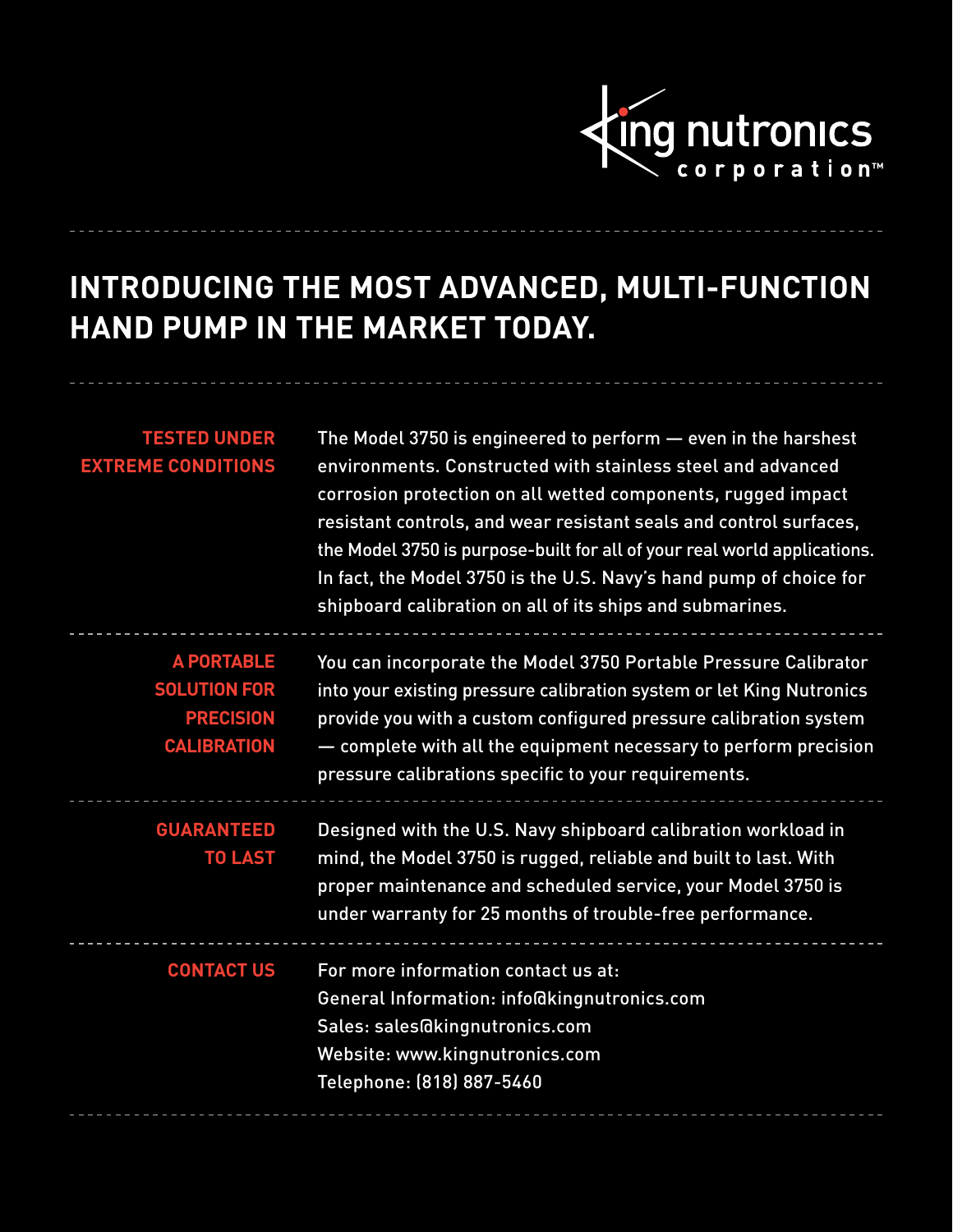

## **MODEL HAND PUMP 3750**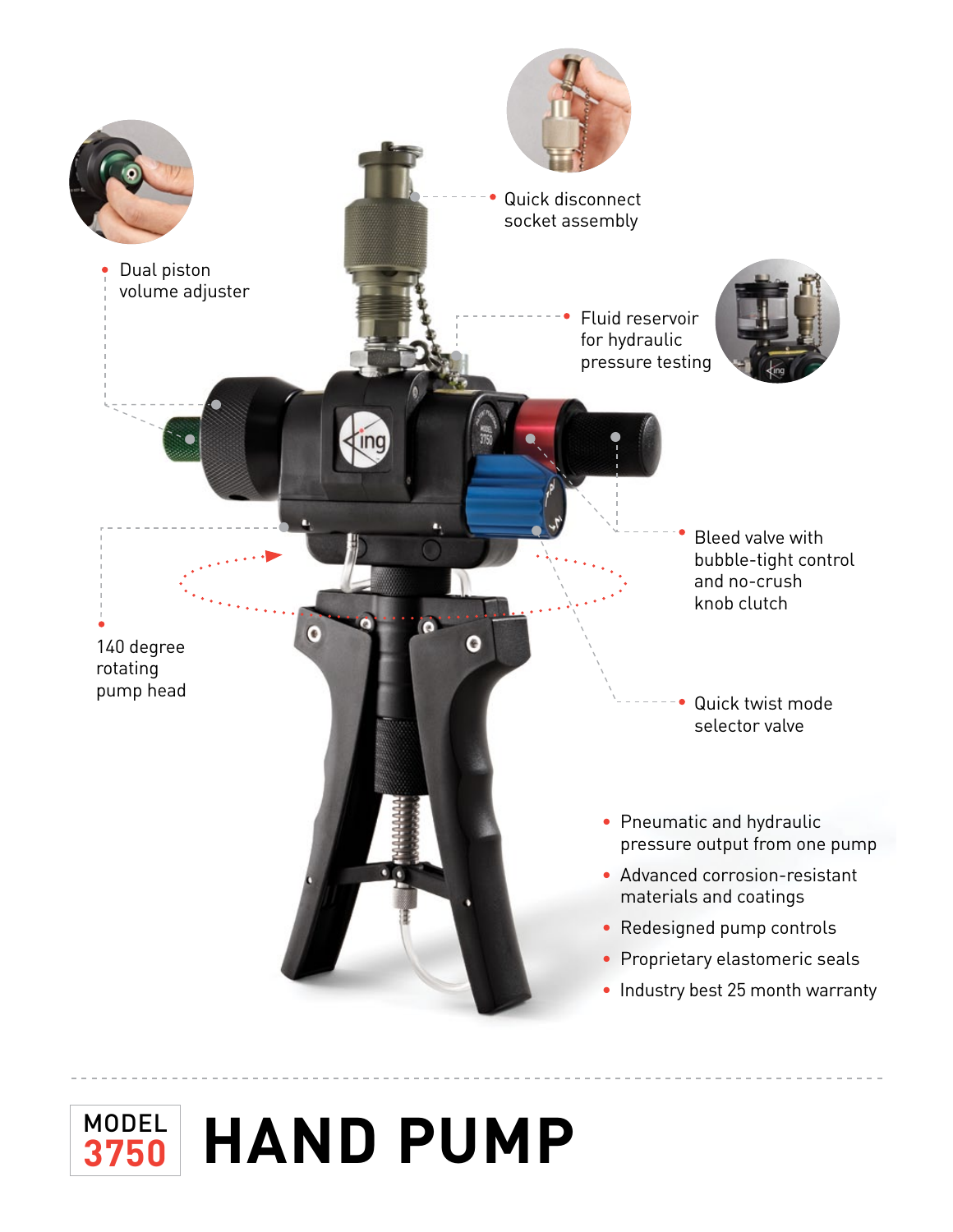

## **ENGINEERED TO PERFORM**

Featuring more than 20 unique engineering enhancements,\* our industry-leading hand pump is better than ever. The Model 3750 offers greater:

- Responsiveness: A unique quick twist selector valve transfers knob rotation into linear motion, letting you flip easily between pressure and vacuum modes.
- Reliability: Advanced o-ring sealing technology delivers reliable, leak-free operation from vacuum to 10,000 psi.\*\*
- Control: Integrated pressure relief valve/ bleed valve control makes downscale pressure adjustments easy, with bleed rates less than 0.1psi/sec. A "no-crush" knob clutch prevents over-tightening and increases valve seat life. And our bubble-tight needle valve offers precise, trouble-free pneumatic and hydraulic pressure control.
- **Precision:** Redesigned pump controls let you quickly calibrate set points in both pneumatic and hydraulic applications. Dual piston technology features coarse and fine vernier volume adjusters, enabling the operator to choose coarse control for large pressure changes or fingertip fine adjustment to effortlessly dial in pressure test points by as little as 0.001psi.
- Durability: Advanced corrosion-resistant materials and coatings on all wetted components means lasting performance, even under extreme conditions.

- \* Patents Pending
- \*\*10,000 psi range available with Model 3750-HDPX